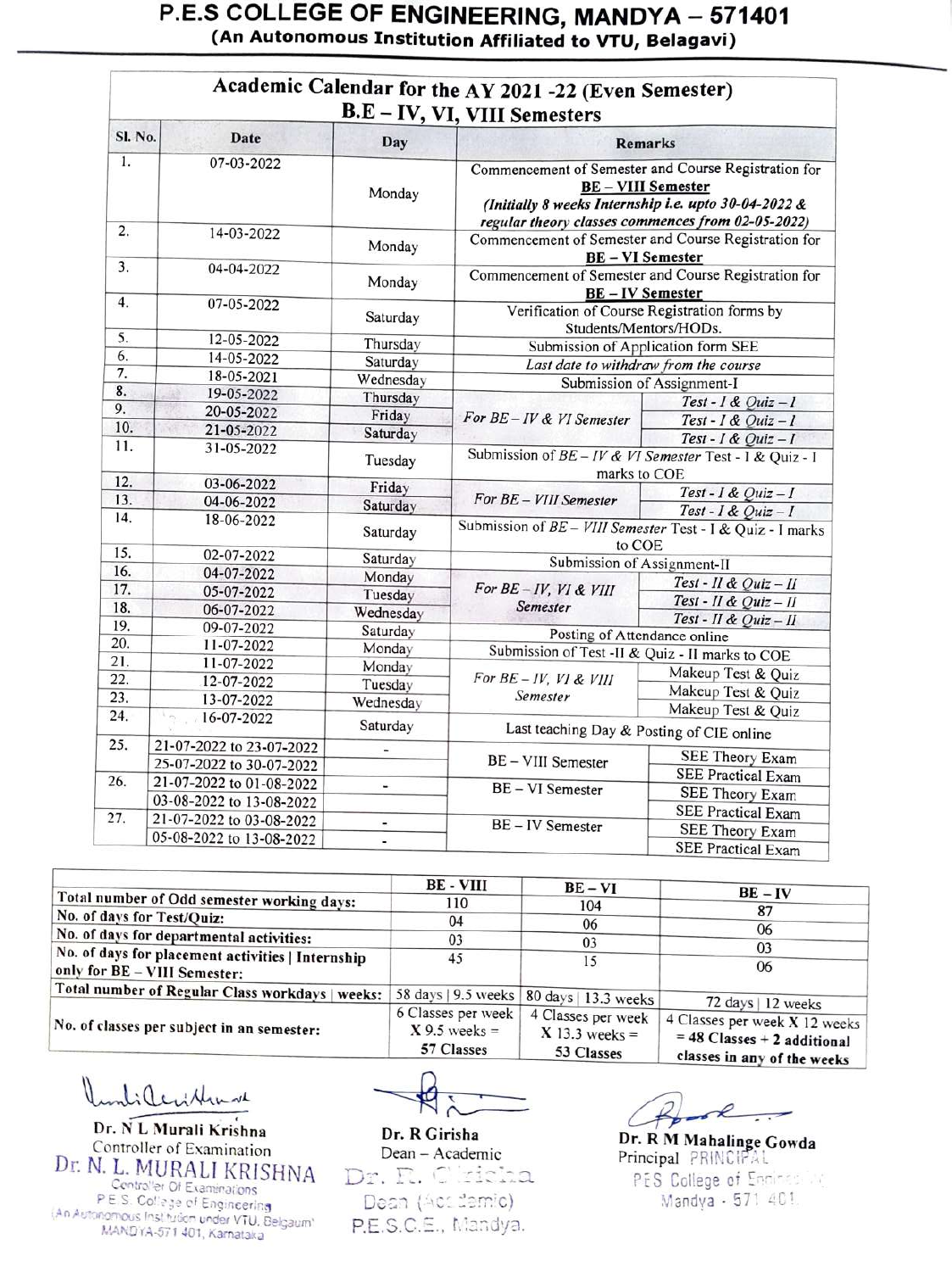|                  |                                   |     | Supplementary Semester Calendar for the AY 2021 -22 (BE - II   III   IV Year)                                                                                           |  |
|------------------|-----------------------------------|-----|-------------------------------------------------------------------------------------------------------------------------------------------------------------------------|--|
| Sl. No.          | Date                              | Day | <b>Remarks</b>                                                                                                                                                          |  |
|                  |                                   |     | Supplementary Semester Calendar for B.E - VII & VIII Semester courses                                                                                                   |  |
| $\mathbf{1}$ .   | 10-08-2022                        |     | Supplementary Semester Registration for<br>BE - VII & VIII Semester courses                                                                                             |  |
| 2.               | 11-08-2022 to                     |     | Supplementary Semester Classes duration for<br>٠<br>BE - VII & VIII Semester courses                                                                                    |  |
| 3.               | 10-09-2022<br>12-09-2022 to       |     | Supplementary Semester SEE Theory exam for<br>BE - VII & VIII Semester courses                                                                                          |  |
| 4.               | 01-10-2022<br>03-10-2022 to       |     | Supplementary Semester SEE Practical exam for<br><b>BE-VII &amp; VIII Semester courses</b>                                                                              |  |
|                  | 13-10-2022                        |     | Supplementary Semester Calendar for B.E - III, IV, V & VI Semester courses                                                                                              |  |
| Ŀ.               | 20-08-2022                        |     | Supplementary Semester Registration for<br>BE-III, IV, V & VI Semester courses                                                                                          |  |
| $\overline{2}$ . | 22-08-2022 to<br>10-09-2022       |     | Supplementary Semester Classes duration for<br>BE-III, IV, V & VI Semester courses<br>Supplementary Semester SEE Theory exam for<br>BE-III, IV, V & VI Semester courses |  |
| 3.               | 12-09-2022 to<br>$01 - 10 - 2022$ |     |                                                                                                                                                                         |  |
| 4.               | 03-10-2022 to<br>13-10-2022       |     | Supplementary Semester SEE Practical exam for<br>BE-III, IV, V & VI Semester courses                                                                                    |  |

Commencement of  $BE - V & VI$  Semester of AY 2022-23 starts from 17<sup>th</sup> October 2022

Dr. NL Murali Krishna Controller of Examination Dr. N. L. MURALI KRISHNA Centroller Of Examinations P.E.S. College of Engineering (An Autonomous Institution under VTU, Belgaum MANDYA-571 401, Karnataka

Dr. R Girisha<br>Dean - Academic Dr. R. Girisha Dean (Academic) P.E.S.C.E., Mandya.

Proof

Dr. R Girisha Dr. R M Mahalinge Gowda Principal PRINCIPAL PES College of Engineering Mandya - 571 401.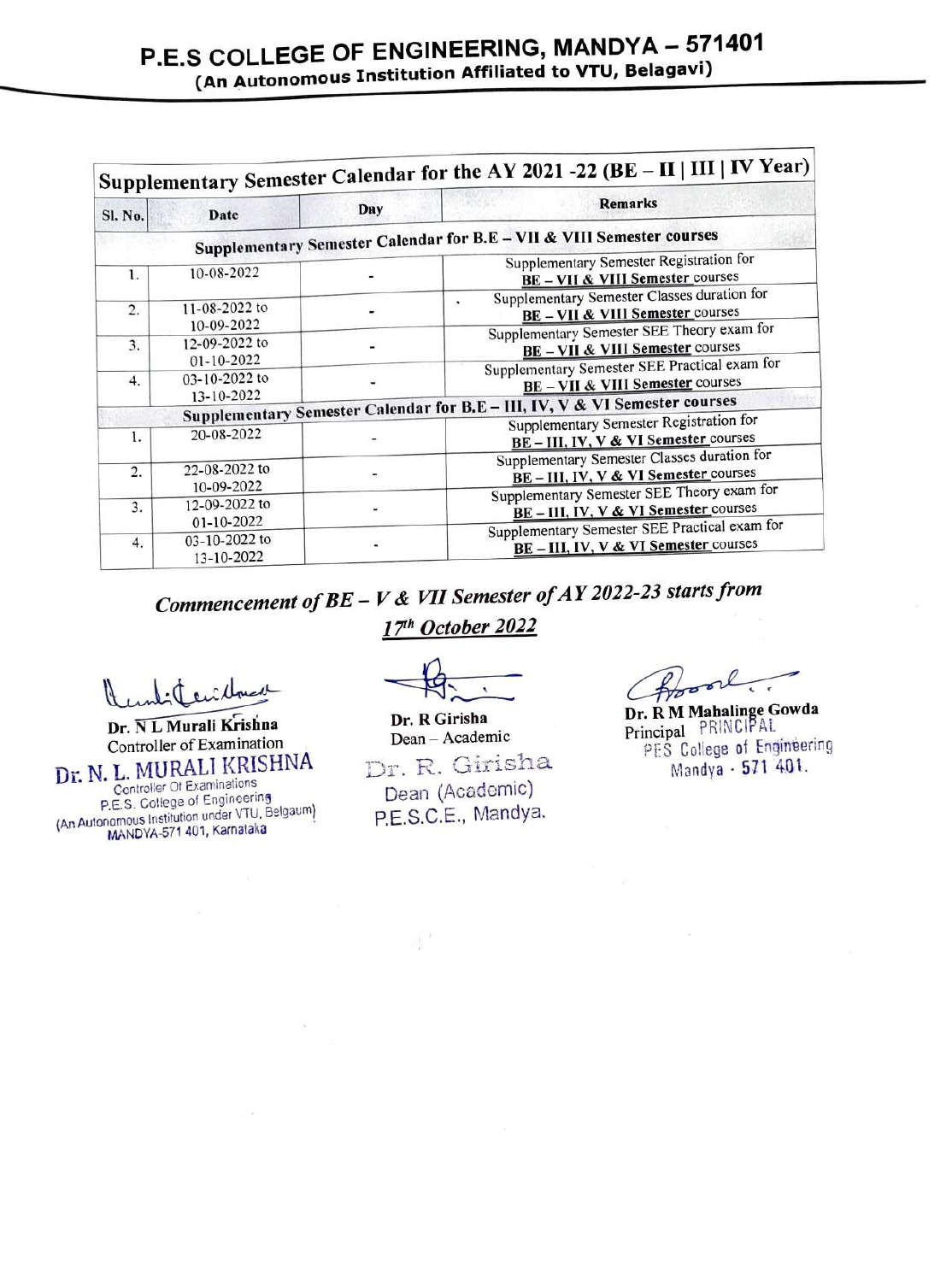## P.E.S COLLEGE OF ENGINEERING, MANDYA - 571401 (An Autonomous Institution Affiliated to VTU, Belagavi)

|         |                          |           | Academic Calendar for the AY 2021-22 (Even Semester)<br>M.Tech. $- IV \mid MCA - IV \& VI \mid MBA - VI$ Semesters                                                                       |                           |
|---------|--------------------------|-----------|------------------------------------------------------------------------------------------------------------------------------------------------------------------------------------------|---------------------------|
| Sl. No. | <b>Date</b>              | Day       | <b>Remarks</b>                                                                                                                                                                           |                           |
| 1.      | 21-02-2022               | Monday    | Commencement of Semester and Course Registration for<br>M.Tech. - IV Semester<br>(Only Internship & Project Work)                                                                        |                           |
| 2.      | 07-03-2022               | Monday    | Commencement of Semester and Course Registration for<br>M.C.A - VI Semester<br>(Only Project Work)                                                                                       |                           |
| 3.      | 08-03-2022               | Tuesday   | Commencement of Semester and Course Registration for<br>M.B.A - IV Semester<br>(Initially 8 weeks Internship i.e. upto 30-04-2022 &<br>regular theory classes commences from 02-05-2022) |                           |
| 4.      | 14-03-2022               | Monday    | Commencement of Semester and Course Registration for<br>M.C.A - IV Semester<br>(Only Project Work)                                                                                       |                           |
| 5.      | 07-05-2022               | Saturday  | Verification of Course Registration forms by<br>Students/Mentors/HODs.                                                                                                                   |                           |
| 6.      | 12-05-2022               | Thursday  | Submission of Application form SEE                                                                                                                                                       |                           |
| 7.      | 14-05-2022               | Saturday  | Last date to withdraw from the course                                                                                                                                                    |                           |
| 8.      | 25-05-2021               | Wednesday | Submission of Assignment-I                                                                                                                                                               |                           |
| 9.      | 02-06-2022               | Thursday  |                                                                                                                                                                                          | Test - I & Quiz - I       |
| 10.     | 03-06-2022               | Friday    | For MBA - IV Semester                                                                                                                                                                    | Test - I & Quiz - I       |
| 11.     | 04-06-2022               | Saturday  |                                                                                                                                                                                          | Test - I & Quiz - I       |
| 12.     | 18-06-2022               | Saturday  | Submission of MBA - IV Semester Test - I & Quiz - I marks<br>to COE                                                                                                                      |                           |
| 13.     | 02-07-2022               | Saturday  | Submission of Assignment-II                                                                                                                                                              |                           |
| 14.     | 04-07-2022               | Monday    |                                                                                                                                                                                          | Test - II & Quiz - II     |
| 15.     | 05-07-2022               | Tuesday   | For MBA - IV Semester                                                                                                                                                                    | Test - II & Quiz - II     |
| 16.     | 06-07-2022               | Wednesday |                                                                                                                                                                                          | Test - II & Quiz - II     |
| 17.     | 09-07-2022               | Saturday  | Posting of Attendance online                                                                                                                                                             |                           |
| 18.     | 11-07-2022               | Monday    | Submission of Test -II & Quiz - II marks to COE                                                                                                                                          |                           |
| 19.     | 11-07-2022               | Monday    | For MBA - IV Semester                                                                                                                                                                    | Makeup Test & Quiz        |
| 20.     | 12-07-2022               | Tuesday   |                                                                                                                                                                                          | Makeup Test & Quiz        |
| 21.     | 13-07-2022               | Wednesday |                                                                                                                                                                                          | Makeup Test & Quiz        |
| 22.     | 16-07-2022               | Saturday  | Last teaching Day & Posting of CIE online                                                                                                                                                |                           |
| 23.     | 18-07-2022 to 23-07-2022 | Ξ         | M.Tech. $-$ IV   MCA $-$ IV &<br>VI Semesters                                                                                                                                            | <b>SEE Practical Exam</b> |
| 24.     | 21-07-2022 to 01-08-2022 | ۷         | MBA - IV Semester                                                                                                                                                                        | SEE Theory Exam           |
|         | 03-08-2022 to 06-08-2022 | ٠         |                                                                                                                                                                                          | <b>SEE Practical Exam</b> |

|                                                                                | <b>MBA - IV</b>                                |
|--------------------------------------------------------------------------------|------------------------------------------------|
| Total number of Odd semester working days:                                     | 109                                            |
| No. of days for Test/Quiz:                                                     | 06                                             |
| No. of days for departmental activities:                                       | 03                                             |
| No. of days for placement activities   Internship only for BE - VIII Semester: | 44                                             |
| Total number of Regular Class workdays   weeks:                                | 56 days   9 weeks                              |
| No. of classes per subject in an semester:                                     | 6 Classes per week X 9 weeks<br>$=$ 54 Classes |

54 Classes .No. of days for M.Tech.-IV Semester (Exclusively for Internship & Project Work): 121 days

No. of days for  $M.C.A-VI$  Semester (Exclusively for Project Work): 110 days No. of days for  $M.C.A-VI$  Semester (Exclusively for Project Work): 104 day

Dr. NL Murali Krishna Controller of Examination Dr. N. L. MURALI KRISHNA Dr. R. Girisha P.E.S. College of Engineering (An Autonemous Institution under VTU, Belgaum) MANDYA-571 401, Kainotaka

Dean - Academic

Dean (Academic) P.E.S.C.E., Mandya.

Dr. R Girisha Dr. R M Mahalinge Gowda Principal pRINCIPAL PES College of Engineering Mandya - 571 401.